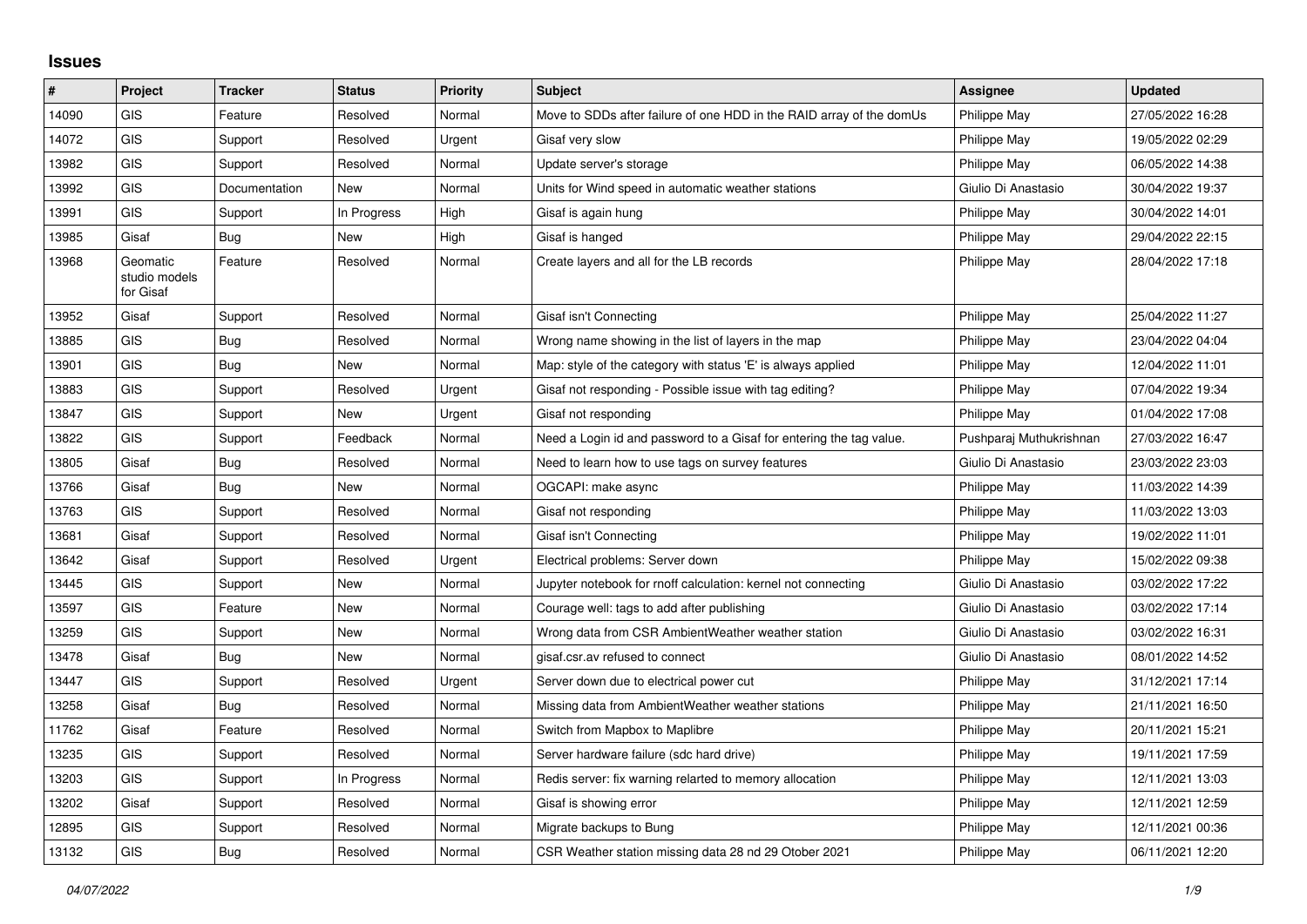| #     | Project                                | <b>Tracker</b> | <b>Status</b> | <b>Priority</b> | Subject                                                       | <b>Assignee</b>     | <b>Updated</b>   |
|-------|----------------------------------------|----------------|---------------|-----------------|---------------------------------------------------------------|---------------------|------------------|
| 9463  | GIS                                    | Support        | Resolved      | Normal          | Setup a weather station in Kalpana                            | Philippe May        | 02/11/2021 15:08 |
| 13125 | Gisaf                                  | Bug            | Resolved      | Normal          | Live layers: error with no detail shown                       | Philippe May        | 01/11/2021 19:06 |
| 10291 | <b>GIS</b>                             | Support        | In Progress   | Normal          | Vacuum DB at reboot                                           | Philippe May        | 29/10/2021 11:44 |
| 13115 | GIS                                    | Task           | In Progress   | Urgent          | Server not working after power cut                            | Philippe May        | 29/10/2021 11:05 |
| 13090 | Gisaf                                  | Support        | Resolved      | Normal          | Importing error in new admin                                  | Philippe May        | 28/10/2021 11:00 |
| 13107 | Gisaf                                  | Support        | New           | Normal          | Errors                                                        | Bala Ramachandran   | 27/10/2021 19:31 |
| 13106 | Gisaf                                  | Support        | New           | Normal          | Errors                                                        | Bala Ramachandran   | 27/10/2021 17:02 |
| 12867 | GIS                                    | Support        | In Progress   | Normal          | Upgrade server (all virtual machines) to Debian bullseye      | Philippe May        | 25/10/2021 17:34 |
| 13068 | GIS                                    | Support        | Resolved      | Normal          | Migrate gisaf VM to bullseye                                  | Philippe May        | 25/10/2021 17:28 |
| 12976 | <b>GIS</b>                             | Feature        | New           | Normal          | Weather Station not recording data on 3rd October 2021        | Giulio Di Anastasio | 05/10/2021 23:07 |
| 12714 | Gisaf                                  | Feature        | New           | Normal          | Dana well correction factor changed                           | Giulio Di Anastasio | 21/09/2021 12:57 |
| 12850 | GIS                                    | Support        | New           | Normal          | Mistakenly deleted ticket about PgAdmin                       | Giulio Di Anastasio | 08/09/2021 12:50 |
| 12701 | GIS                                    | Bug            | Resolved      | Normal          | Weather Station not showing data since 24 July 2021           | Philippe May        | 12/08/2021 12:21 |
| 12688 | Gisaf                                  | Support        | Resolved      | Normal          | Layers are not visible                                        | Philippe May        | 10/08/2021 10:03 |
| 12646 | Geomatic<br>studio models<br>for Gisaf | Feature        | New           | Normal          | Add and import new data from Johan for OFC                    | Philippe May        | 01/08/2021 19:46 |
| 12491 | Gisaf                                  | Feature        | Resolved      | Normal          | Measure distances on the map                                  | Philippe May        | 11/07/2021 11:51 |
| 10675 | Gisaf                                  | Feature        | Resolved      | Normal          | Add attribution on map                                        | Philippe May        | 04/07/2021 13:58 |
| 10224 | Gisaf                                  | Support        | Resolved      | Normal          | Update gs.basemaps in Jupyter notebooks                       | Philippe May        | 14/06/2021 16:15 |
| 12288 | Geomatic<br>studio models<br>for Gisaf | Task           | Resolved      | Normal          | Wells water levels referenced to the mean sea level           | Giulio Di Anastasio | 08/06/2021 10:25 |
| 12075 | GIS                                    | Feature        | Resolved      | High            | CSR Weather Station not showing since 22 of april 2021        | Philippe May        | 29/04/2021 15:34 |
| 12077 | GIS                                    | Documentation  | New           | Normal          | Reorganize the Wiki                                           | Selvarani C         | 28/04/2021 17:39 |
| 12051 | GIS                                    | Support        | New           | Normal          | Update pgadmin                                                | Philippe May        | 22/04/2021 12:57 |
| 12049 | <b>GIS</b>                             | <b>Bug</b>     | Resolved      | Immediate       | <b>Gisaf Error</b>                                            | Philippe May        | 22/04/2021 10:39 |
| 11966 | Gisaf                                  | Support        | New           | Normal          | QGIS Graphical Modeler                                        | Giulio Di Anastasio | 16/04/2021 13:09 |
| 11933 | Gisaf                                  | Support        | Resolved      | Normal          | Importing Error                                               |                     | 30/03/2021 14:55 |
| 11907 | Gisaf                                  | Feature        | Resolved      | Normal          | Allow specific project list for custom models                 | Philippe May        | 19/03/2021 16:13 |
| 11691 | Gisaf                                  | Support        | Resolved      | Normal          | Error on when importing geopackage                            | Selvarani C         | 18/03/2021 11:28 |
| 11898 | GIS                                    | Support        | New           | Normal          | Add Aurogreen Weather Station                                 | Philippe May        | 17/03/2021 12:10 |
| 11886 | Gisaf                                  | Support        | Resolved      | Normal          | Pandas resample deprecation warning                           | Philippe May        | 16/03/2021 12:49 |
| 11715 | GIS                                    | Support        | New           | Normal          | Evaluation of Pastas as an data analysis tool for well levels | Giulio Di Anastasio | 08/02/2021 12:01 |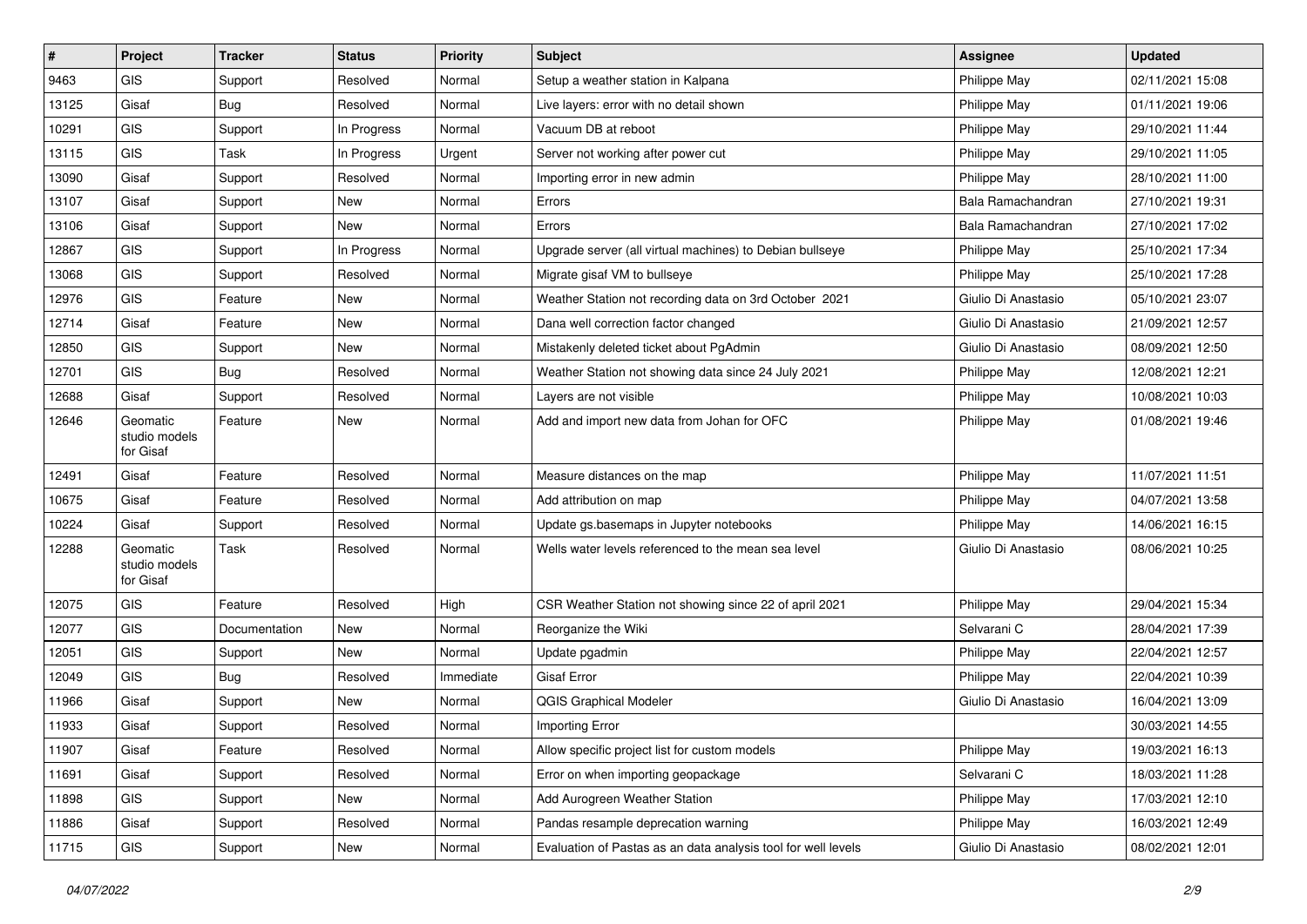| #     | Project                                | <b>Tracker</b> | <b>Status</b> | <b>Priority</b> | <b>Subject</b>                                                                            | <b>Assignee</b>     | <b>Updated</b>   |
|-------|----------------------------------------|----------------|---------------|-----------------|-------------------------------------------------------------------------------------------|---------------------|------------------|
| 11685 | <b>GIS</b>                             | Documentation  | <b>New</b>    | Normal          | Daily resampling of rainfall in CSR Weather Station - How is it calculated                | Giulio Di Anastasio | 04/02/2021 11:14 |
| 11678 | Geomatic<br>studio models<br>for Gisaf | Feature        | <b>New</b>    | Normal          | Add new models for AVES                                                                   | Philippe May        | 02/02/2021 12:13 |
| 11648 | Gisaf                                  | Documentation  | <b>New</b>    | Normal          | Styling categories                                                                        | Giulio Di Anastasio | 27/01/2021 16:02 |
| 11649 | Gisaf                                  | Feature        | Resolved      | Normal          | Wells timeline dashboard misc. improvements                                               | <b>Philippe May</b> | 27/01/2021 15:47 |
| 11577 | Gisaf                                  | Feature        | Resolved      | Normal          | Dashboard: multiple sections per page                                                     | Philippe May        | 27/01/2021 12:37 |
| 11506 | <b>GIS</b>                             | Documentation  | New           | Normal          | Article on wells levels graphs                                                            | Philippe May        | 21/12/2020 16:41 |
| 11497 | <b>GIS</b>                             | Support        | New           | Normal          | Add log book information to raingauges, etc                                               | Giulio Di Anastasio | 21/12/2020 14:54 |
| 11486 | <b>GIS</b>                             | Feature        | New           | Normal          | Button Labels for wells details                                                           | Philippe May        | 21/12/2020 10:26 |
| 10569 | Gisaf                                  | Feature        | Resolved      | Normal          | Well Masterfile/Repository                                                                | Philippe May        | 19/12/2020 17:10 |
| 11457 | Gisaf                                  | Support        | Resolved      | Normal          | Building Shed and Retaining Walls are not showing in a map                                | Philippe May        | 14/12/2020 19:52 |
| 11448 | <b>GIS</b>                             | Documentation  | New           | High            | Meaning of colors for wells in the map                                                    | Giulio Di Anastasio | 10/12/2020 11:34 |
| 11449 | Gisaf                                  | Feature        | Resolved      | Normal          | Strip extra characters when importing survey CSV files                                    | Philippe May        | 10/12/2020 01:06 |
| 11441 | Geomatic<br>studio models<br>for Gisaf | Feature        | New           | Normal          | Add models for AVES                                                                       |                     | 07/12/2020 16:42 |
| 11329 | <b>GIS</b>                             | Feature        | <b>New</b>    | Normal          | <b>Boundary Stones Updation</b>                                                           | Giulio Di Anastasio | 12/11/2020 18:03 |
| 11262 | Gisaf                                  | Support        | Resolved      | Normal          | importing Error                                                                           |                     | 04/11/2020 14:49 |
| 11260 | Gisaf                                  | Support        | Resolved      | Normal          | Reconciliation is not happening                                                           |                     | 03/11/2020 11:32 |
| 8721  | Gisaf                                  | Feature        | New           | Normal          | Survey data basket: handle the case when more than one file in the basket<br>per day      | Philippe May        | 14/10/2020 17:01 |
| 11081 | Gisaf                                  | Support        | <b>New</b>    | Normal          | Gisaf doesn't allowed multiple reconciliation                                             | Philippe May        | 01/10/2020 15:00 |
| 11071 | Gisaf                                  | Support        | New           | Normal          | Reconciliation: cannot find some points                                                   | Philippe May        | 01/10/2020 13:03 |
| 10991 | Gisaf                                  | <b>Bug</b>     | New           | Normal          | Graph of Average rainfall by month in Dashboard - limited viewing area<br>when zooming in | <b>Philippe May</b> | 17/09/2020 14:49 |
| 10740 | Gisaf                                  | Bug            | Resolved      | Normal          | Change status: issue with projection system                                               | Philippe May        | 17/09/2020 14:34 |
| 10979 | Gisaf                                  | <b>Bug</b>     | Resolved      | Normal          | Line work import: no geometries?                                                          | Selvarani C         | 17/09/2020 01:08 |
| 10741 | Gisaf                                  | Feature        | Resolved      | Normal          | Add a way for changing status of a feature, given its original id                         | Philippe May        | 16/09/2020 17:35 |
| 10948 | Gisaf                                  | Feature        | Resolved      | Normal          | Add WMS3 server capabilities (with pygeoapi)                                              | Philippe May        | 14/09/2020 16:59 |
| 9749  | Gisaf                                  | Feature        | New           | Normal          | Strip extra characters in graphQL queries                                                 | Philippe May        | 07/09/2020 12:48 |
| 10920 | Gisaf                                  | Feature        | Resolved      | Normal          | Add option to display labels on the map                                                   | Philippe May        | 07/09/2020 11:54 |
| 10862 | GIS                                    | <b>Bug</b>     | New           | Normal          | Fix the issues resulted from import point bug                                             | Philippe May        | 05/09/2020 15:11 |
| 10830 | Gisaf                                  | <b>Bug</b>     | Resolved      | Normal          | Import issue with raw survey points                                                       | Philippe May        | 30/08/2020 14:45 |
| 10829 | Gisaf                                  | Bug            | Resolved      | Normal          | Missing symbols                                                                           | Philippe May        | 24/08/2020 12:34 |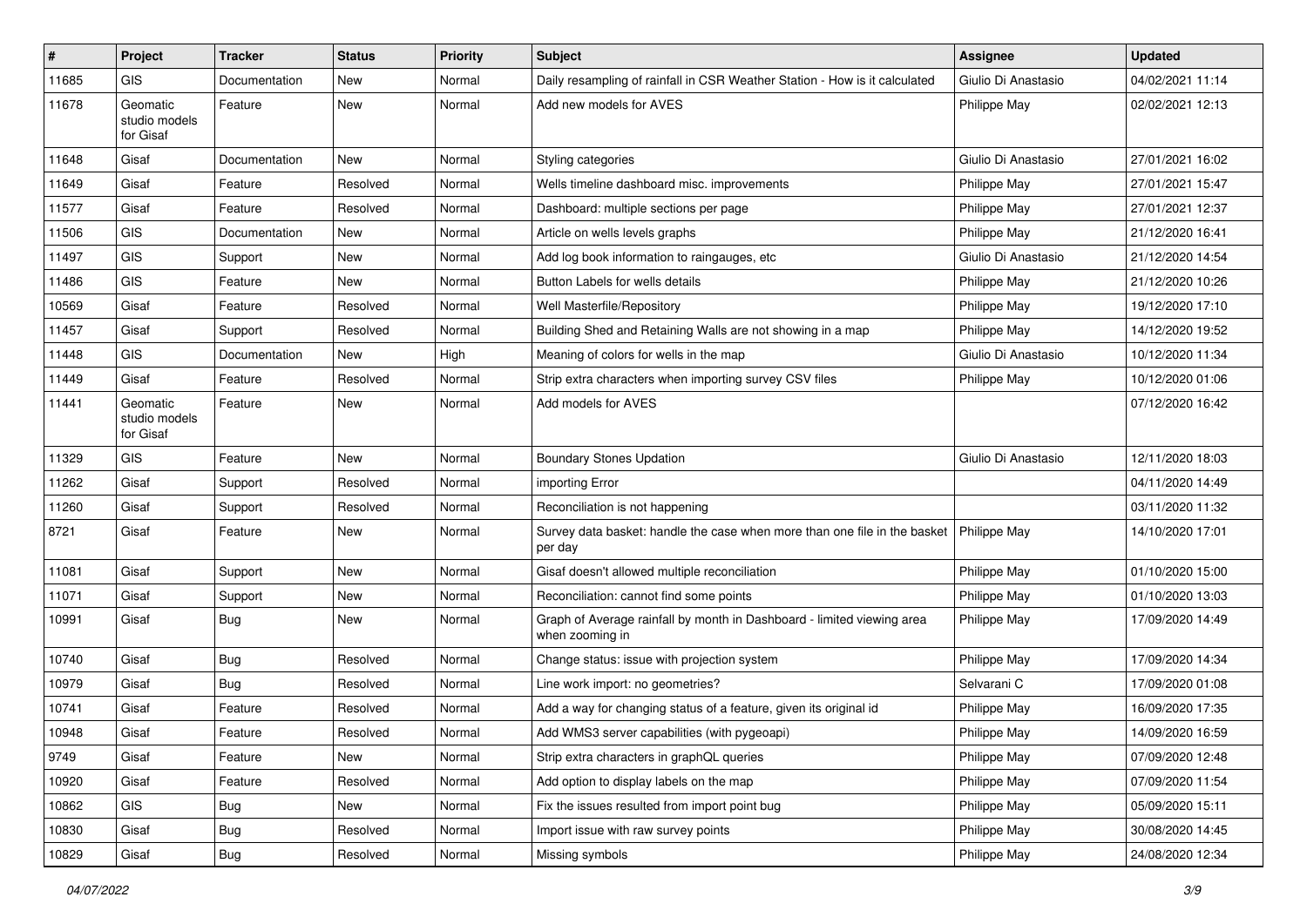| #     | Project    | <b>Tracker</b> | <b>Status</b> | <b>Priority</b> | Subject                                                                                                      | <b>Assignee</b>     | <b>Updated</b>   |
|-------|------------|----------------|---------------|-----------------|--------------------------------------------------------------------------------------------------------------|---------------------|------------------|
| 10819 | Gisaf      | Bug            | Resolved      | Normal          | Evergreen well: popup showing "null" instead of location, status, type                                       | Philippe May        | 23/08/2020 23:44 |
| 10732 | Gisaf      | Bug            | Resolved      | Normal          | Wind Speed unit                                                                                              | Philippe May        | 04/08/2020 16:52 |
| 10733 | <b>GIS</b> | Documentation  | New           | Normal          | Tags retained when the same geometry is replaced                                                             |                     | 04/08/2020 16:16 |
| 10728 | Gisaf      | <b>Bug</b>     | Resolved      | Normal          | Cannot download CSV for values                                                                               | Philippe May        | 03/08/2020 15:49 |
| 10323 | GIS        | Bug            | Resolved      | Normal          | Survey points from Eric Chacra: misc issues                                                                  | Philippe May        | 03/08/2020 13:11 |
| 10693 | <b>GIS</b> | Support        | Resolved      | Normal          | Wrong geometry type for category R54                                                                         | Philippe May        | 30/07/2020 12:00 |
| 9552  | Gisaf      | Documentation  | Resolved      | Normal          | Weekly resampling - Starts on mondays                                                                        | Philippe May        | 25/07/2020 17:12 |
| 10182 | Gisaf      | Feature        | Resolved      | Normal          | Function to change status of surveyed features                                                               | Philippe May        | 15/07/2020 15:10 |
| 10536 | Gisaf      | Feature        | Resolved      | Normal          | Migrate PlottableModel.Actions.download csv value to plugins                                                 | Philippe May        | 15/07/2020 15:07 |
| 10539 | Gisaf      | Bug            | Resolved      | Normal          | New basket admin: the metadata (surveyor, etc) aren't populated from raw<br>points when importing shapefiles | Philippe May        | 15/07/2020 15:02 |
| 10439 | Gisaf      | <b>Bug</b>     | Resolved      | Normal          | Reconciliation: use categories instead of layers                                                             | Philippe May        | 27/06/2020 05:21 |
| 10213 | Gisaf      | <b>Bug</b>     | Resolved      | Normal          | Point showing in the reconciliation pop-up but error while reconciling                                       | Philippe May        | 26/06/2020 14:37 |
| 10400 | Gisaf      | <b>Bug</b>     | Resolved      | Normal          | Map search: works only once                                                                                  | Philippe May        | 24/06/2020 12:05 |
| 10407 | Gisaf      | Bug            | Resolved      | Normal          | Live layer DXF export: missing reprojection                                                                  | Philippe May        | 23/06/2020 04:24 |
| 10364 | Gisaf      | Support        | New           | Normal          | Reconcile the reconciliations                                                                                | Philippe May        | 17/06/2020 17:27 |
| 10360 | Gisaf      | <b>Bug</b>     | Resolved      | Normal          | Cannot import survey: accuracy issue                                                                         | Philippe May        | 17/06/2020 01:29 |
| 10344 | Gisaf      | Bug            | New           | Normal          | Error: No accuracy defined for surveyor Eric Chacra - Baraka and<br>equipment {file.equipment}               | Giulio Di Anastasio | 16/06/2020 04:27 |
| 10337 | Gisaf      | <b>Bug</b>     | Resolved      | Normal          | Custom layers with a "status" column not displayed on the map                                                | Philippe May        | 13/06/2020 17:36 |
| 10331 | Gisaf      | Feature        | Resolved      | Normal          | Reconciliation: sort layer by alphabetical order                                                             | Philippe May        | 12/06/2020 17:45 |
| 10322 | <b>GIS</b> | Support        | New           | Normal          | Resume the basket imports, and review of the new admin baskets                                               | Giulio Di Anastasio | 11/06/2020 17:17 |
| 10289 | Gisaf      | <b>Bug</b>     | Resolved      | Normal          | New basket: cannot import raingauge Excel sheet                                                              | Philippe May        | 11/06/2020 12:17 |
| 10306 | Gisaf      | <b>Bug</b>     | Resolved      | Normal          | Logout not working                                                                                           | Philippe May        | 11/06/2020 12:13 |
| 10152 | Gisaf      | Feature        | Resolved      | Normal          | wells list in Measures Tab with only wells having measures                                                   | Philippe May        | 10/06/2020 15:05 |
| 10149 | Gisaf      | Bug            | Resolved      | Normal          | Import basket: fix authorization auto import                                                                 | Philippe May        | 09/06/2020 23:09 |
| 10228 | Gisaf      | Bug            | New           | Normal          | Telephone box: geopackage error while downloading, geometry wrong in<br>shape file                           | Giulio Di Anastasio | 28/05/2020 18:09 |
| 10214 | Gisaf      | Support        | New           | Normal          | Multiple Reconciliations                                                                                     | Philippe May        | 27/05/2020 16:12 |
| 10180 | Gisaf      | Bug            | Resolved      | Normal          | Error importing Johan's shapefile                                                                            | Philippe May        | 27/05/2020 15:34 |
| 10196 | GIS        | Documentation  | New           | Normal          | Reconciliation of points in tables not at raw level. (Polygon, Line)                                         | Giulio Di Anastasio | 26/05/2020 14:37 |
| 10170 | <b>GIS</b> | Bug            | New           | Normal          | Fix logout                                                                                                   |                     | 23/05/2020 16:48 |
| 10153 | GIS        | Support        | Resolved      | Normal          | Postgis access for Selvarani in QGis                                                                         | Philippe May        | 23/05/2020 12:05 |
| 10151 | GIS        | Feature        | Resolved      | Normal          | PG ADMIN installation on server                                                                              | Philippe May        | 23/05/2020 12:04 |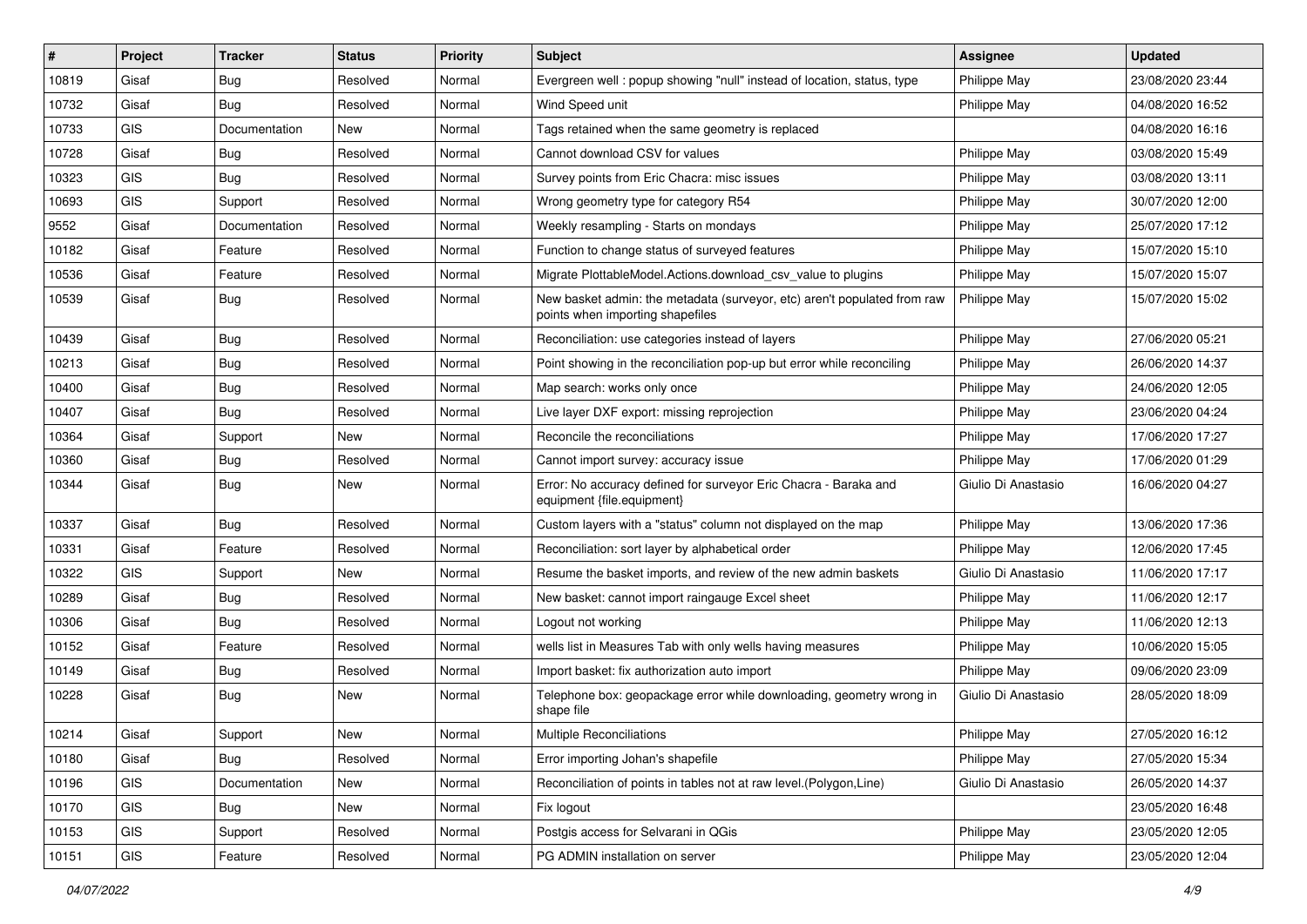| #     | Project    | <b>Tracker</b> | <b>Status</b> | <b>Priority</b> | Subject                                                                                               | Assignee               | <b>Updated</b>   |
|-------|------------|----------------|---------------|-----------------|-------------------------------------------------------------------------------------------------------|------------------------|------------------|
| 10125 | Gisaf      | <b>Bug</b>     | Resolved      | Normal          | Feature with Status other than existing, not showing in the map (example:<br>future building outline) | <b>Philippe May</b>    | 20/05/2020 04:05 |
| 10014 | Gisaf      | Feature        | Resolved      | Normal          | Interity checks                                                                                       | Philippe May           | 19/05/2020 19:23 |
| 10140 | Gisaf      | Bug            | New           | Normal          | Admin: sort out manager role                                                                          | Philippe May           | 19/05/2020 19:22 |
| 10123 | Gisaf      | Bug            | Resolved      | Normal          | Basket Upload: store not saved                                                                        | Philippe May           | 19/05/2020 17:36 |
| 10122 | Gisaf      | <b>Bug</b>     | Resolved      | Normal          | Reconciliation: missing categories                                                                    | Philippe May           | 19/05/2020 02:53 |
| 9944  | Gisaf      | Feature        | Resolved      | Normal          | Admin: manage categories                                                                              | Philippe May           | 10/04/2020 12:06 |
| 9789  | Gisaf      | Feature        | New           | Normal          | Login: put in a dialog                                                                                | Philippe May           | 28/02/2020 04:28 |
| 9736  | <b>GIS</b> | Support        | New           | High            | Enter correct day and time of the measurements of the wells                                           | Bala Ramachandran      | 18/02/2020 17:23 |
| 9735  | <b>GIS</b> | Documentation  | New           | Normal          | Disciplane farm well: wrong depth                                                                     | Bala Ramachandran      | 18/02/2020 17:15 |
| 9602  | Gisaf      | <b>Bug</b>     | Resolved      | Normal          | Map: ability to cancel download                                                                       | Philippe May           | 20/01/2020 18:32 |
| 9603  | Gisaf      | Bug            | New           | Normal          | Map: clean memory after removing layer                                                                | Philippe May           | 20/01/2020 13:05 |
| 9592  | Gisaf      | Support        | Resolved      | Urgent          | Follow up migration                                                                                   | Philippe May           | 19/01/2020 13:42 |
| 9563  | Gisaf      | Feature        | Resolved      | Normal          | Live layers: add option to link to a map feature                                                      | Philippe May           | 12/01/2020 22:22 |
| 6907  | Gisaf      | Support        | New           | Low             | Study alternative for TileServer                                                                      | Philippe May           | 11/01/2020 11:45 |
| 9220  | <b>GIS</b> | Feature        | Resolved      | High            | Setting the daily resampling of weather data starting from 8.30 am                                    | Philippe May           | 08/01/2020 17:57 |
| 9465  | Gisaf      | <b>Bug</b>     | Resolved      | Normal          | Export plots to PNG missing axis labels                                                               | Philippe May           | 08/01/2020 11:35 |
| 9466  | Gisaf      | Support        | Resolved      | Normal          | Rename "altitude" to "elevation"                                                                      | Philippe May           | 08/01/2020 11:27 |
| 9483  | Gisaf      | Support        | New           | Normal          | Performance: writing gpkg is slower than shapefiles                                                   | Philippe May           | 08/01/2020 11:15 |
| 9534  | Gisaf      | Feature        | Resolved      | Normal          | GeoJson store: systematically use geodataframes                                                       | Philippe May           | 07/01/2020 16:51 |
| 9538  | Gisaf      | Feature        | New           | Normal          | Download shapefile of raw survey points facility - TO BE REMOVED?                                     | Philippe May           | 07/01/2020 14:35 |
| 9509  | Gisaf      | Feature        | Resolved      | Normal          | Update angular-plotly to 1.5.0                                                                        | Philippe May           | 04/01/2020 12:05 |
| 9517  | Gisaf      | Feature        | Resolved      | Normal          | Tags: add location                                                                                    | Philippe May           | 03/01/2020 11:54 |
| 9516  | Gisaf      | Feature        | Resolved      | Normal          | Map: add option to grab link to the selected feature                                                  | Philippe May           | 02/01/2020 15:42 |
| 9519  | Gisaf      | <b>Bug</b>     | Resolved      | Normal          | Map info: fix icons                                                                                   | Philippe May           | 02/01/2020 13:11 |
| 9510  | Gisaf      | Feature        | Resolved      | Normal          | Automatically resample to daily when there's too much data                                            | Philippe May           | 01/01/2020 14:12 |
| 9493  | Gisaf      | <b>Bug</b>     | Resolved      | Normal          | Plotly png download resize frame                                                                      | Philippe May           | 26/12/2019 16:37 |
| 9468  | Gisaf      | Bug            | Feedback      | Normal          | "Find my Location" button on map returns strange result !!                                            | <b>Richard Presley</b> | 20/12/2019 19:36 |
| 9127  | <b>GIS</b> | Task           | Resolved      | Normal          | Cross check                                                                                           | Bala Ramachandran      | 20/11/2019 12:32 |
| 9292  | GIS        | Support        | Resolved      | Normal          | Server upgrade to buster                                                                              | Philippe May           | 13/11/2019 12:29 |
| 9119  | <b>GIS</b> | Task           | Resolved      | Normal          | Individual/community well data                                                                        | Meera Natarajan        | 23/10/2019 11:16 |
| 9141  | GIS        | Documentation  | New           | Normal          | AWS water supply data                                                                                 |                        | 16/10/2019 12:52 |
| 9036  | Gisaf      | <b>Bug</b>     | Resolved      | Normal          | Fix login indicator                                                                                   | Philippe May           | 03/10/2019 15:15 |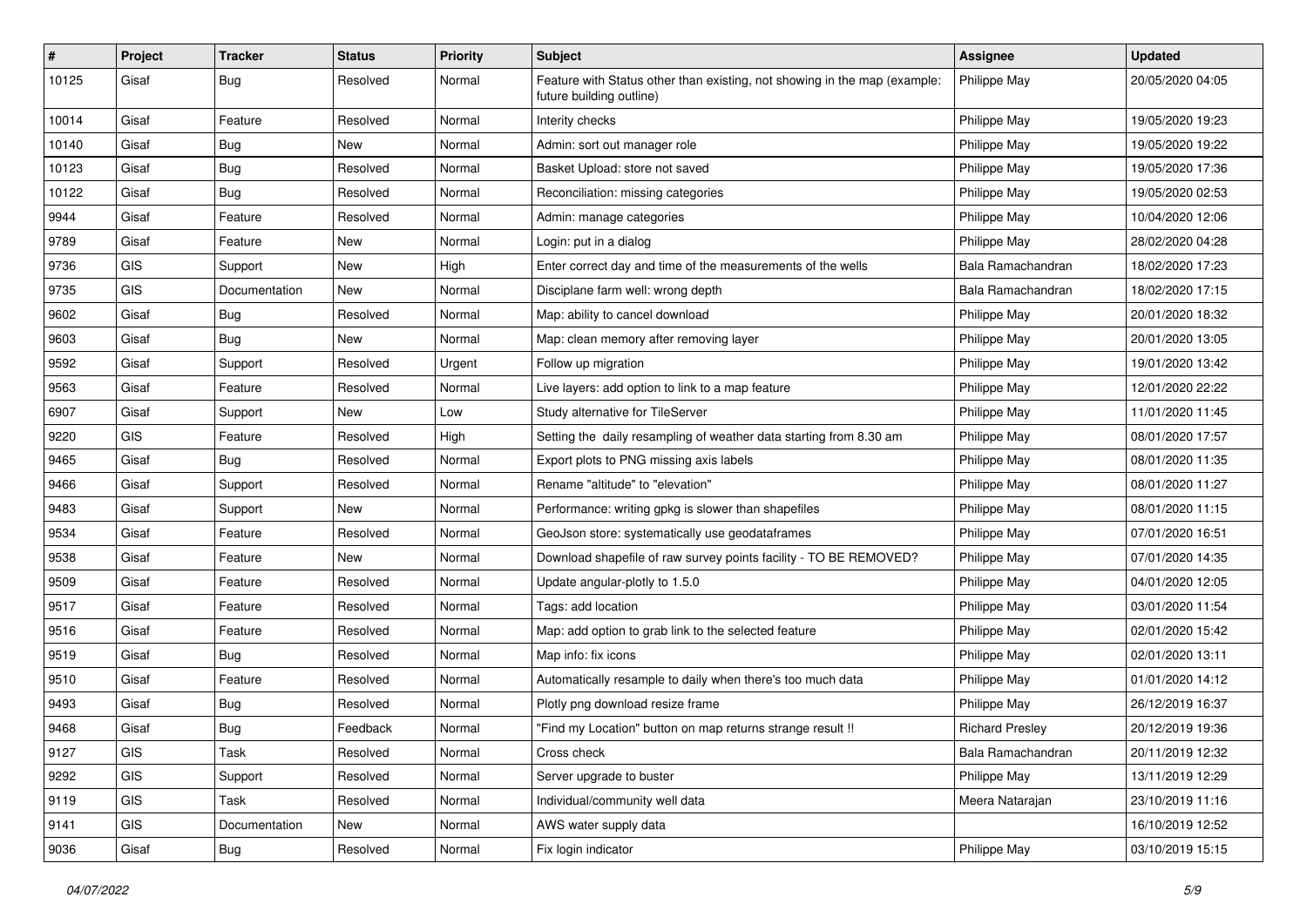| #    | Project                                | <b>Tracker</b> | <b>Status</b> | <b>Priority</b> | <b>Subject</b>                                                                                                       | <b>Assignee</b>         | <b>Updated</b>   |
|------|----------------------------------------|----------------|---------------|-----------------|----------------------------------------------------------------------------------------------------------------------|-------------------------|------------------|
| 7584 | Gisaf                                  | Bug            | In Progress   | Normal          | Error with large integers (graphgl)                                                                                  | Philippe May            | 20/09/2019 10:52 |
| 8787 | <b>GIS</b>                             | Support        | <b>New</b>    | Normal          | In Wastless P49 points are in text, we can't able to upload in gsaf                                                  | Giulio Di Anastasio     | 13/08/2019 17:10 |
| 8762 | <b>GIS</b>                             | Documentation  | <b>New</b>    | Normal          | Calculation of Run-off volume and Vegetation classification                                                          |                         | 05/08/2019 17:07 |
| 8763 | <b>GIS</b>                             | <b>Bug</b>     | <b>New</b>    | Normal          | Calculation of Run-off volume and Vegetation classification                                                          |                         | 05/08/2019 11:16 |
| 8756 | Gisaf                                  | <b>Bug</b>     | Resolved      | Normal          | Map: handle errors when layers (eg, in base maps) don't actually exist                                               | Philippe May            | 02/08/2019 16:40 |
| 8746 | <b>GIS</b>                             | Task           | <b>New</b>    | Normal          | Updating and Standardizing Symbology and Color for features in the AV<br>Geomatics Portal.                           | Debojyoti Mallick       | 02/08/2019 16:08 |
| 8669 | Gisaf                                  | Feature        | Resolved      | Normal          | Groups of map layers                                                                                                 | Philippe May            | 26/07/2019 10:51 |
| 8630 | Gisaf                                  | Feature        | Resolved      | Normal          | Map: add option for filter with status                                                                               | Philippe May            | 10/07/2019 16:49 |
| 8504 | <b>GIS</b>                             | Support        | Resolved      | Normal          | Clean data from the weather station                                                                                  | Philippe May            | 04/07/2019 17:05 |
| 8567 | <b>GIS</b>                             | Task           | New           | Normal          | Delaunay 2D and 3D triangulation using catchment points and their<br>elevations                                      | Debojyoti Mallick       | 03/07/2019 11:44 |
| 8486 | <b>GIS</b>                             | Task           | In Progress   | Normal          | Understanding how to generate a DSM (Digital Surface Model) or DEM<br>(Digital Elevation Model) using Survey Points. | Debojyoti Mallick       | 03/07/2019 11:44 |
| 8384 | <b>GIS</b>                             | Task           | Feedback      | Normal          | Applying Topology Rules to Basins using QGIS 3.6.*                                                                   | Debojyoti Mallick       | 12/06/2019 16:43 |
| 8450 | <b>GIS</b>                             | Support        | Resolved      | Normal          | Unable to Load Jupyter Lab                                                                                           | Philippe May            | 10/06/2019 15:52 |
| 8380 | <b>GIS</b>                             | Task           | Feedback      | Normal          | Understanding Terrain Datasets for vector modelling of DTM using ArcGIS<br>concepts                                  | Debojyoti Mallick       | 07/06/2019 10:20 |
| 8299 | <b>GIS</b>                             | Task           | Resolved      | High            | Understanding The Things Network Fair Access Policy and Gateway<br>Limitations                                       | Debojyoti Mallick       | 27/05/2019 10:28 |
| 8096 | Geomatic<br>studio models<br>for Gisaf | Task           | Resolved      | Normal          | Creating a Gkpg/shp for elevation points in Basins with category as an<br>attribute                                  | Philippe May            | 24/05/2019 16:57 |
| 8287 | <b>GIS</b>                             | Task           | Resolved      | Normal          | additional information to the template                                                                               | Meera Natarajan         | 24/05/2019 16:31 |
| 8303 | <b>GIS</b>                             | Task           | New           | High            | Health check up residential zone (Priority 1 list)                                                                   | Meera Natarajan         | 14/05/2019 11:29 |
| 8060 | <b>GIS</b>                             | Feature        | Resolved      | Normal          | Compilation of data on wells including elevation and CF (correction Factor)                                          | Debojyoti Mallick       | 13/05/2019 15:56 |
| 7853 | <b>GIS</b>                             | Support        | <b>New</b>    | Normal          | Install OpenDroneMap and WebODM                                                                                      | Philippe May            | 09/05/2019 15:57 |
| 8262 | <b>GIS</b>                             | Feature        | <b>New</b>    | Normal          | Change points into MISTAKES for updated cycle path and MM fence                                                      | Pushparaj Muthukrishnan | 09/05/2019 14:59 |
| 8246 | <b>GIS</b>                             | Support        | Resolved      | Normal          | Server down?                                                                                                         | Philippe May            | 06/05/2019 15:45 |
| 8231 | Gisaf                                  | <b>Bug</b>     | Resolved      | Normal          | Fix status in table definition of new categories                                                                     | Philippe May            | 03/05/2019 17:26 |
| 7548 | <b>GIS</b>                             | Task           | Resolved      | Normal          | To finish the Kalpana line work and Shape file and include the D, E Cad<br>and shape file to master file             | Pushparaj Muthukrishnan | 03/05/2019 11:38 |
| 7778 | <b>GIS</b>                             | Task           | Resolved      | Normal          | To fines the survey work in Sukhavati Community by 09/03/2019                                                        | Pushparaj Muthukrishnan | 03/05/2019 11:37 |
| 7786 | <b>GIS</b>                             | Task           | Resolved      | Low             | To take a photo of Boundary Stone and position                                                                       | Pushparaj Muthukrishnan | 03/05/2019 11:36 |
| 7814 | <b>GIS</b>                             | Task           | Resolved      | Normal          | RTK coordinates of Drone targets                                                                                     | Pushparaj Muthukrishnan | 03/05/2019 11:35 |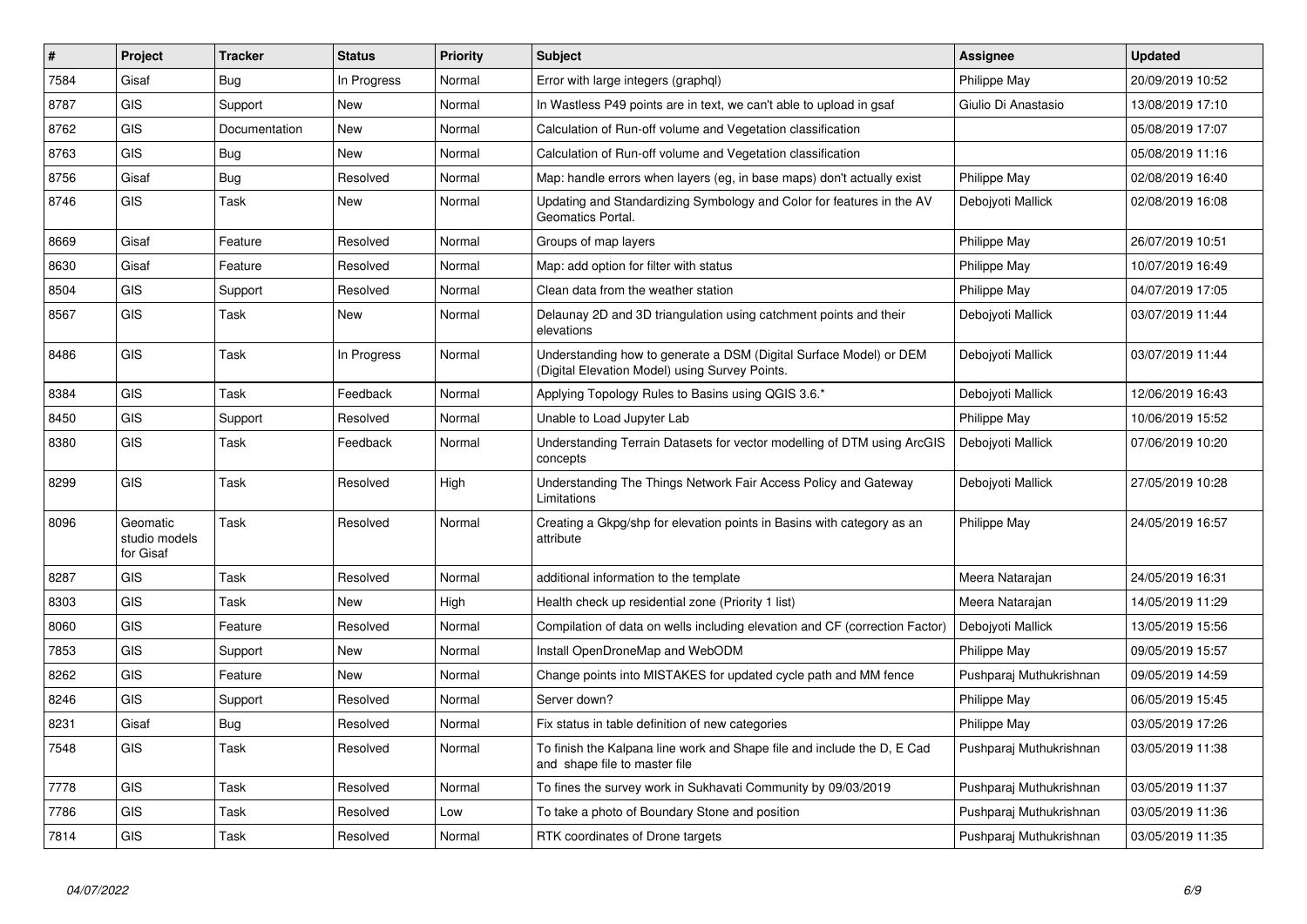| #    | Project                                | <b>Tracker</b> | <b>Status</b> | <b>Priority</b> | Subject                                                                                          | <b>Assignee</b>         | <b>Updated</b>   |
|------|----------------------------------------|----------------|---------------|-----------------|--------------------------------------------------------------------------------------------------|-------------------------|------------------|
| 8016 | GIS                                    | Task           | New           | Normal          | Handling Exception in Python Scripts, Logging and Creating and<br>Publishing to a Git Repository | Debojyoti Mallick       | 03/05/2019 11:14 |
| 8070 | GIS                                    | Documentation  | <b>New</b>    | Normal          | TIN based watershed models                                                                       |                         | 10/04/2019 15:31 |
| 7957 | GIS                                    | <b>Bug</b>     | Feedback      | High            | Export polygon shapefiles do not show "holes"                                                    | Philippe May            | 04/04/2019 16:14 |
| 7984 | GIS                                    | <b>Task</b>    | Resolved      | Normal          | Understanding The Things Network and embedding it with Jupyter for Well<br>Data                  | Debojyoti Mallick       | 29/03/2019 16:04 |
| 7818 | GIS                                    | Task           | Resolved      | Normal          | Studying OGC services with Publish / Subscription for Open source forum.                         | Debojyoti Mallick       | 29/03/2019 10:37 |
| 7937 | GIS                                    | <b>Bug</b>     | Resolved      | Normal          | Retention wall is not properly display in GIS,                                                   | Pushparaj Muthukrishnan | 23/03/2019 15:52 |
| 7784 | GIS                                    | Task           | Resolved      | Immediate       | In Invocation Unpaved road is missing in gisaf                                                   | Pushparaj Muthukrishnan | 23/03/2019 10:32 |
| 7839 | GIS                                    | Task           | Resolved      | Normal          | Bush vs Bush Area - mismatch                                                                     | Pushparaj Muthukrishnan | 23/03/2019 10:30 |
| 7935 | Geomatic<br>studio models<br>for Gisaf | <b>Task</b>    | Resolved      | Normal          | Template components in order                                                                     | Philippe May            | 20/03/2019 15:18 |
| 7709 | Geomatic<br>studio models<br>for Gisaf | Feature        | Resolved      | Normal          | Waste water treatment plant improvements                                                         | Philippe May            | 19/03/2019 23:58 |
| 7936 | Geomatic<br>studio models<br>for Gisaf | <b>Task</b>    | Resolved      | Normal          | Add the wastewater type to the origin                                                            | Philippe May            | 19/03/2019 23:56 |
| 7836 | GIS                                    | <b>Task</b>    | New           | Normal          | Bobby well missing                                                                               | Pavneet Kaur            | 15/03/2019 15:04 |
| 7817 | GIS                                    | Feature        | New           | Normal          | Updating dates for 66 records in the Benches attribute table.                                    | Pavneet Kaur            | 15/03/2019 15:03 |
| 7608 | GIS                                    | Task           | New           | Low             | creating a structure for tags                                                                    | Pavneet Kaur            | 15/03/2019 14:58 |
| 7724 | GIS                                    | Task           | <b>New</b>    | Normal          | Publish CZ and IDZ- Water Project> on Gisaf                                                      | Pavneet Kaur            | 15/03/2019 14:55 |
| 7913 | GIS                                    | <b>Task</b>    | New           | High            | Editing to be done in GISAF                                                                      | Pavneet Kaur            | 15/03/2019 14:42 |
| 7795 | GIS                                    | Support        | New           | Normal          | Open SOurce software tutorials on water management from youtube -<br>Hatari Labs                 | Pavneet Kaur            | 12/03/2019 16:33 |
| 6538 | Gisaf                                  | Bug            | New           | Normal          | Well level: improve the form and input processing (dry checkbox)                                 | Philippe May            | 12/03/2019 11:09 |
| 3472 | Gisaf                                  | Feature        | Resolved      | Normal          | Weather station graphs: choice of parameters                                                     | Philippe May            | 10/03/2019 14:52 |
| 7723 | GIS                                    | <b>Task</b>    | Resolved      | Normal          | comparison pH and TDS meter                                                                      | Meera Natarajan         | 09/03/2019 11:18 |
| 7858 | <b>GIS</b>                             | Task           | New           | Normal          | Harvest data of wells to be entered in Gisaf                                                     | Pavneet Kaur            | 08/03/2019 16:07 |
| 7857 | GIS                                    | Task           | New           | Normal          | Add new wells in gisaf                                                                           | Pavneet Kaur            | 08/03/2019 16:06 |
| 6099 | Gisaf                                  | Feature        | <b>New</b>    | Low             | Sanic/Gino admin                                                                                 | Philippe May            | 07/03/2019 16:24 |
| 6090 | Gisaf                                  | <b>Bug</b>     | New           | Low             | Polygon rendering issue                                                                          | Philippe May            | 07/03/2019 16:24 |
| 7527 | Gisaf                                  | Feature        | Resolved      | Normal          | Give an option to resample data for graphs (eg. rain gauge)                                      | Philippe May            | 07/03/2019 16:24 |
| 7835 | GIS                                    | Documentation  | Resolved      | Normal          | Adding and Using ESRI and other basemaps in QGIS.                                                | Debojyoti Mallick       | 06/03/2019 13:01 |
| 5618 | Gisaf                                  | Feature        | Resolved      | Low             | Export layers as DXF                                                                             | Philippe May            | 05/03/2019 12:42 |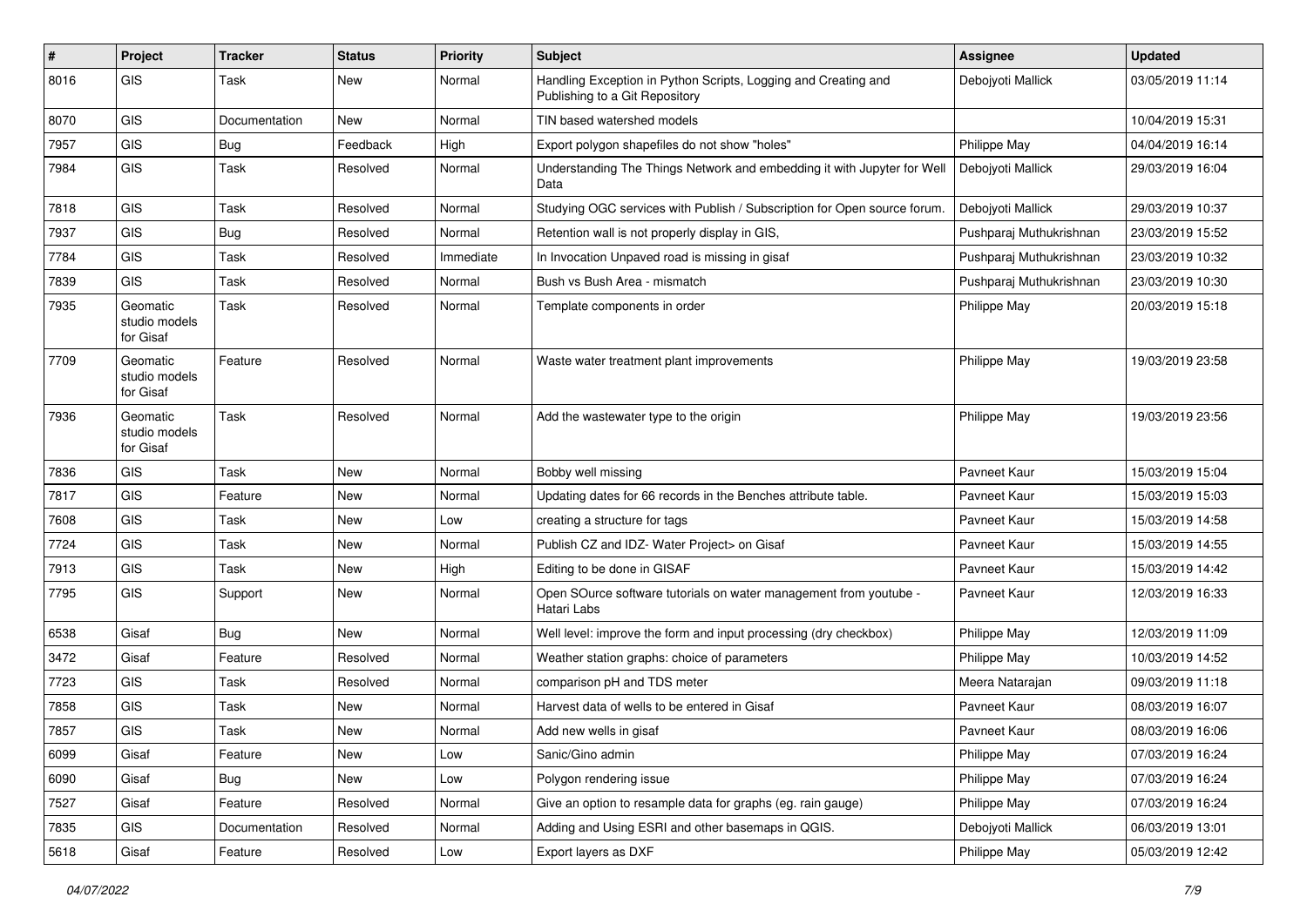| $\vert$ # | Project                                | <b>Tracker</b> | <b>Status</b> | <b>Priority</b> | Subject                                                                          | <b>Assignee</b>         | <b>Updated</b>   |
|-----------|----------------------------------------|----------------|---------------|-----------------|----------------------------------------------------------------------------------|-------------------------|------------------|
| 7813      | Gisaf                                  | Documentation  | Resolved      | Normal          | Including credits for ESRI basemap (Sat, Highways, Labels)                       | Philippe May            | 05/03/2019 12:39 |
| 7746      | GIS                                    | Task           | <b>New</b>    | High            | Sacred Groves well                                                               | Bala Ramachandran       | 05/03/2019 11:32 |
| 7789      | GIS                                    | Task           | <b>New</b>    | Normal          | Cross check Johnny's well id 54 EGB007 - DEPTH is not correct in Harvest<br>data | Giulio Di Anastasio     | 27/02/2019 16:58 |
| 7722      | GIS                                    | Task           | Resolved      | Normal          | health check standardization of observation                                      | Meera Natarajan         | 27/02/2019 16:22 |
| 7574      | GIS                                    | Task           | Resolved      | Normal          | Survey in Maduca                                                                 | Pushparaj Muthukrishnan | 26/02/2019 14:42 |
| 7120      | GIS                                    | Support        | In Progress   | Normal          | High CPU usage on the server (dom0)                                              | Philippe May            | 26/02/2019 13:10 |
| 7776      | <b>GIS</b>                             | Feature        | <b>New</b>    | High            | Text on IZ CAD file                                                              | Pavneet Kaur            | 26/02/2019 12:57 |
| 7696      | Geomatic<br>studio models<br>for Gisaf | Feature        | Resolved      | Normal          | HT Cables shapefile from Johan                                                   | Philippe May            | 25/02/2019 18:54 |
| 7734      | <b>GIS</b>                             | Task           | New           | Normal          | Start surveying in Sukhavati                                                     | Ramkumar Sekar          | 25/02/2019 17:49 |
| 7725      | Geomatic<br>studio models<br>for Gisaf | Feature        | Resolved      | Normal          | Add a button for generating reports                                              | Philippe May            | 25/02/2019 13:08 |
| 7710      | Geomatic<br>studio models<br>for Gisaf | Feature        | Resolved      | Normal          | Add fields to the individual components                                          | Philippe May            | 25/02/2019 13:07 |
| 7711      | Geomatic<br>studio models<br>for Gisaf | Feature        | Resolved      | Normal          | Add fields to component types                                                    | Philippe May            | 25/02/2019 13:06 |
| 7763      | GIS                                    | Feature        | Feedback      | Normal          | Infrastructure: migrate old-admin to the same server than gisaf                  | Philippe May            | 25/02/2019 11:11 |
| 7762      | <b>GIS</b>                             | Documentation  | New           | Normal          | WEb resources for Open Drone Map                                                 | Giulio Di Anastasio     | 25/02/2019 10:34 |
| 7732      | <b>GIS</b>                             | Task           | Resolved      | Urgent          | Water level in Angad's well                                                      | Bala Ramachandran       | 23/02/2019 11:11 |
| 7721      | <b>GIS</b>                             | Task           | New           | Normal          | create template for health check-up                                              | Meera Natarajan         | 20/02/2019 11:58 |
| 7698      | GIS                                    | Task           | New           | Normal          | EC & pH meter                                                                    | Meera Natarajan         | 20/02/2019 10:01 |
| 7643      | GIS                                    | Task           | <b>New</b>    | Normal          | Health check-up in the RZ                                                        | Meera Natarajan         | 18/02/2019 09:25 |
| 7645      | GIS                                    | Documentation  | New           | Normal          | Documentation of health checks                                                   |                         | 18/02/2019 09:24 |
| 7651      | GIS                                    | Task           | New           | Normal          | Create the Proposed shapefile layers                                             | Pavneet Kaur            | 13/02/2019 15:44 |
| 7550      | GIS                                    | Task           | Resolved      | High            | meeting Gilles                                                                   | Meera Natarajan         | 13/02/2019 11:13 |
| 7578      | GIS                                    | Task           | <b>New</b>    | Normal          | Preparation regarding the meeting with gilles                                    | Dorian Nadaud           | 06/02/2019 16:08 |
| 7549      | <b>GIS</b>                             | Task           | Resolved      | Normal          | Surrender and Grace WWTP Health check                                            | Meera Natarajan         | 06/02/2019 09:57 |
| 5974      | Gisaf                                  | <b>Bug</b>     | Resolved      | Normal          | Issues in uploading readings into GISAF using interface                          | Philippe May            | 06/02/2019 09:25 |
| 7551      | GIS                                    | <b>Bug</b>     | Resolved      | Normal          | error while downloading shapefiles from gisaf                                    | Philippe May            | 06/02/2019 09:10 |
| 6070      | Gisaf                                  | Support        | New           | Normal          | A survey of 3D GIS Models                                                        | Pavneet Kaur            | 05/02/2019 12:47 |
| 7156      | GIS                                    | Support        | Resolved      | Normal          | Make server boot again                                                           | Philippe May            | 05/02/2019 11:13 |